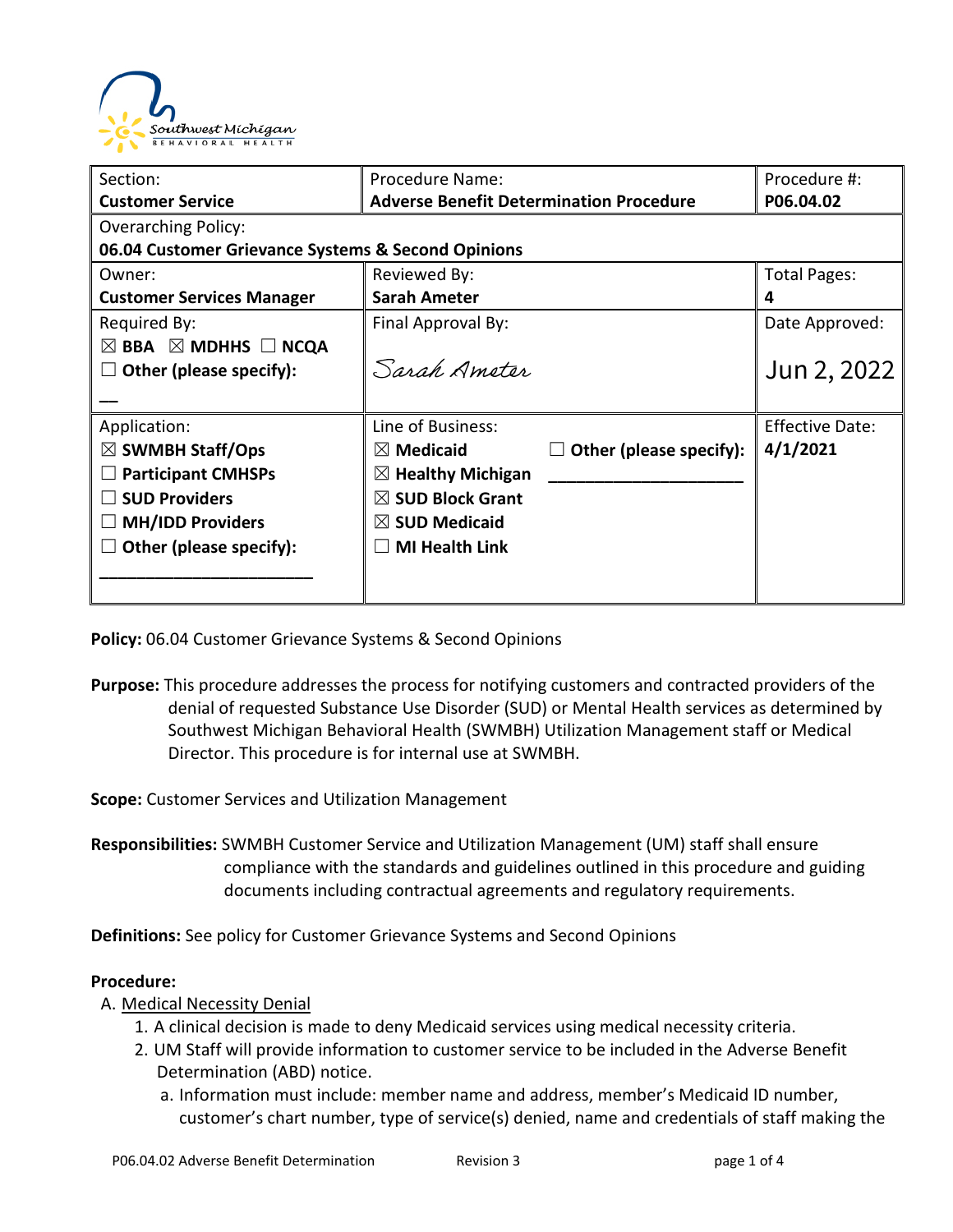

determination, effective date, clinical rationale for determination, any treatment recommendations, and the medical necessity criteria used for making the determination.

- b. Customer service will complete the ABD based on the information provided and will mail the notice to the customer or representative (parent of a minor, guardian, etc.) according to the timeframes and ABD requirements stated in SWMBH policies for Customer Grievance Systems and Second Opinions; and Service Authorization Outlier Management.
	- i. If an extension of the timeframe for authorization decision is needed, the ABD will be sent no later than the date the extension expires. See Extension of Authorization Decisions below.
- 3. The ABD will include required information for the member regarding their due process and appeal rights as described in SWMBH policy for Customer Grievance Systems and Second Opinions .
- 4. A copy of the ABD notice will be uploaded to the customer's electronic file.
- 5. If a provider is making the request for services on behalf of the customer, the provider will be notified of the denial, reduction, suspension, or termination verbally or in writing.
	- a. If verbally, customer service will document the date/time of notification in the electronic record.
	- b. If in writing, customer service will save a copy of the provider denial notice in the electronic record.

### **B. Extension of Authorization Decisions**

- 1. If an authorization decision cannot be made within the prescribed timeframes, UM staff may determine the need for an extension of the timeframe. The extension may not exceed 14 additional days from the original due date.
- 2. SWMBH may extend the timeframes for authorization decisions and notice only when:
	- a. The customer or provider requests an extension, or
	- b. If SWMBH can justify to MDHHS and/or CMS that the extension is in the customer's best interest; and
	- c. There is a reasonable likelihood that receipt of such information would lead to approval of the request, if received; and
	- d. Such outstanding information is reasonably expected to be received within the extension timeframe.
- 3. UM staff will notify customer services of the need for an extension of the timeframe for an authorization decision.
	- a. UM staff will include member name and address, the type of service(s) requested, the date service(s) were first request, the rational of the need for an extension, and the date that the extension will expire.
- 4. Customer service will make reasonable efforts to provide the customer or authorized representative (parent of a minor, guardian, etc.) with prompt oral notice of the delay. Customer Service and CMHSP staff will, within 2 calendar days, give the customer or authorized representative written notice of the reason for the decision to extend the timeframe and include information on their right to file a grievance regarding the extension.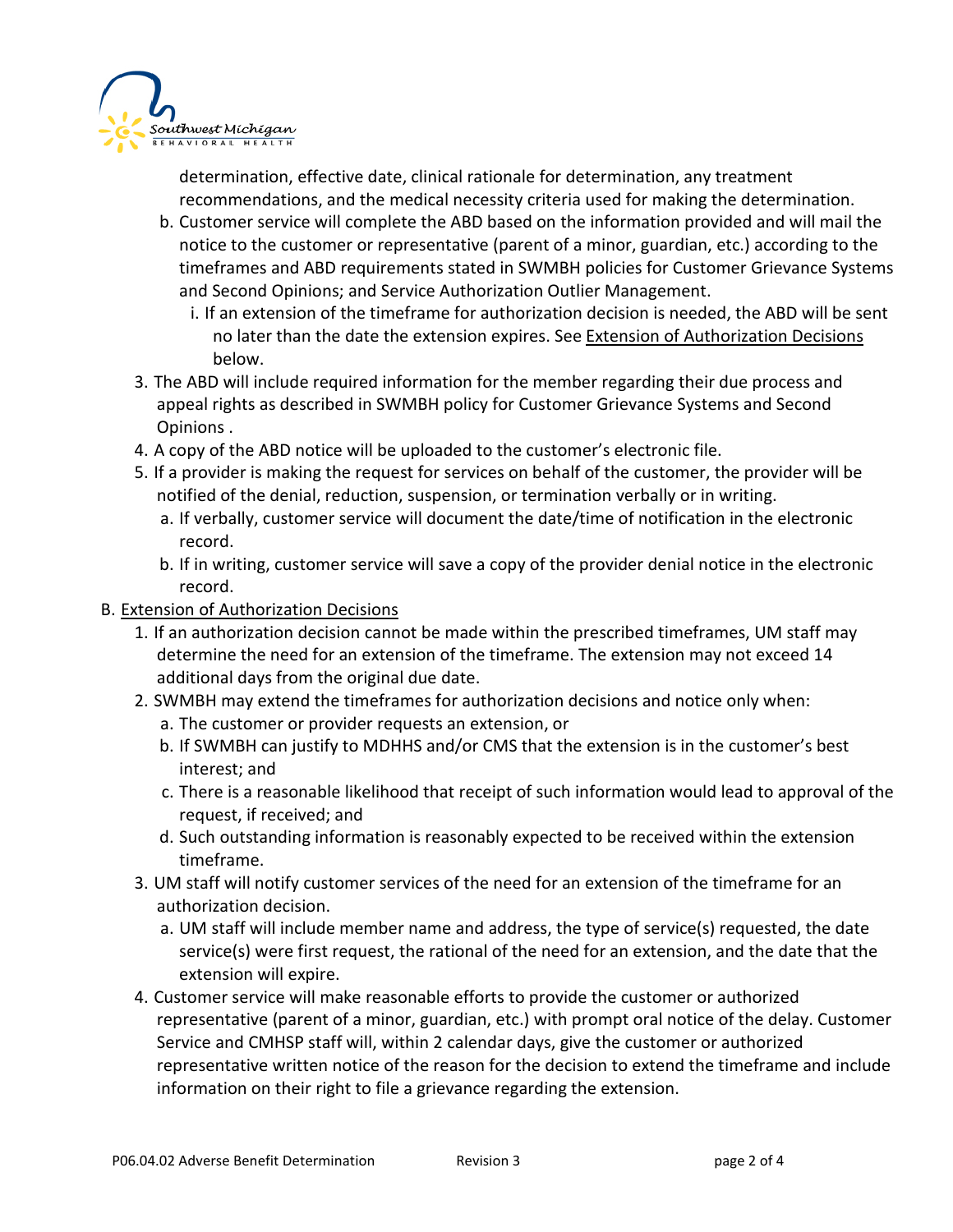

5. UM staff will make a decision on the authorization as expeditiously as the customer's health condition requires and the ABD notice will be issued no later than the date the extension expires.

**Effectiveness Criteria:** Effectiveness of this procedure will be measured by complete documentation and timely processing of customer notification of denials, suspensions, reductions, or terminations of service.

**References:** Customer Grievance Systems & Second Opinions Policy Service Authorization Outlier Management Policy

**Attachments:** None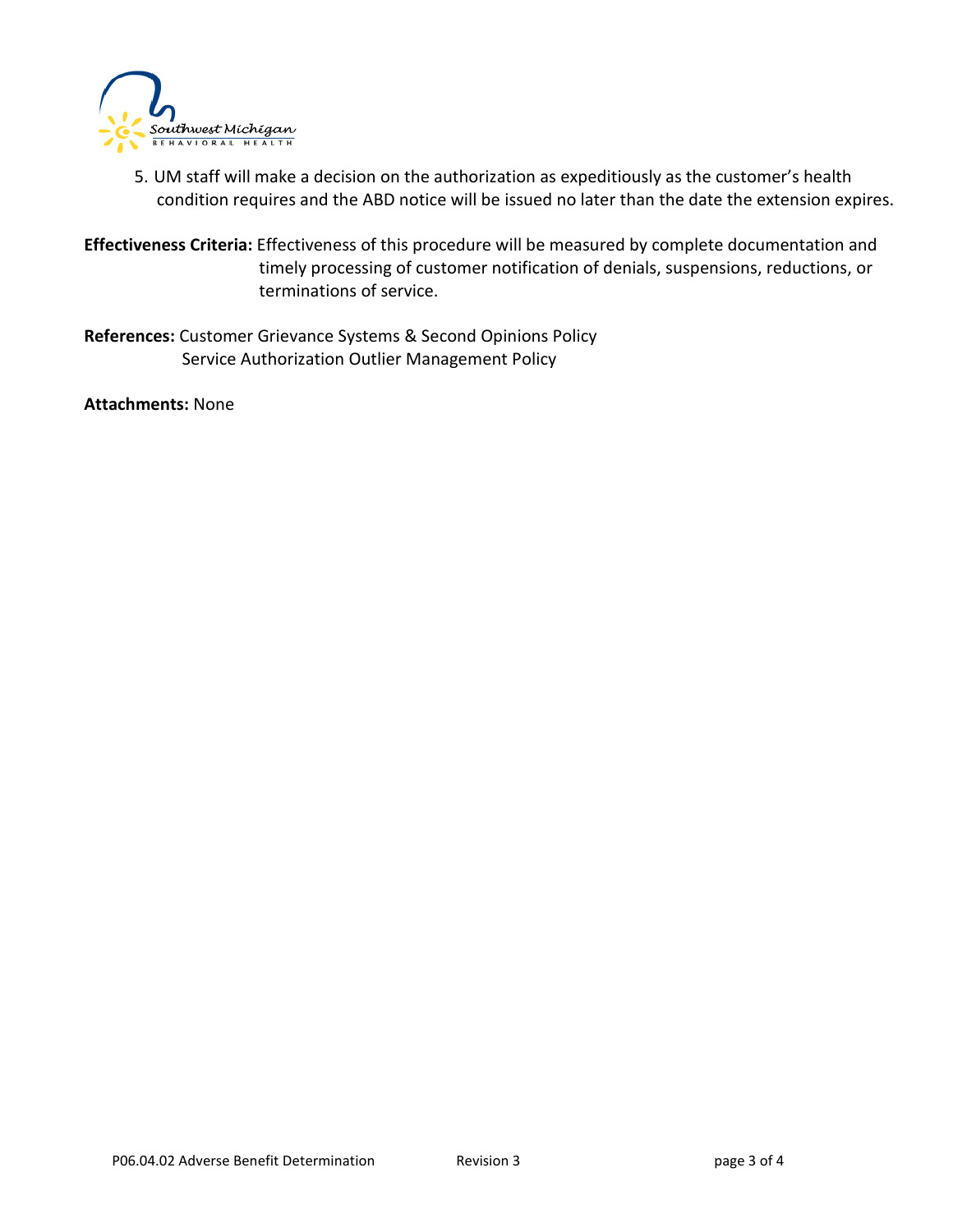

## **Revision History**

| <b>Revision</b><br># | <b>Revision</b><br><b>Date</b> | <b>Revision Location</b>                      | <b>Revision Summary</b>                              | <b>Revisor</b>       |
|----------------------|--------------------------------|-----------------------------------------------|------------------------------------------------------|----------------------|
| Initial              | 7/1/2020                       |                                               | New procedure                                        | H. Woods             |
| 1                    | 6/25/2021                      | Definitions, Procedure<br>A2b, A3, References | Editing in-text policy<br>references                 | <b>Heather Woods</b> |
| 2                    | 8/6/2021                       | Procedure B4                                  | Clarifying oral/written notice<br>of auth extensions | <b>Heather Woods</b> |
| 3                    | 5/19/22                        | Throughout                                    | <b>Annual Revision</b>                               | <b>Heather Woods</b> |
|                      |                                |                                               |                                                      |                      |
|                      |                                |                                               |                                                      |                      |
|                      |                                |                                               |                                                      |                      |
|                      |                                |                                               |                                                      |                      |
|                      |                                |                                               |                                                      |                      |
|                      |                                |                                               |                                                      |                      |
|                      |                                |                                               |                                                      |                      |
|                      |                                |                                               |                                                      |                      |